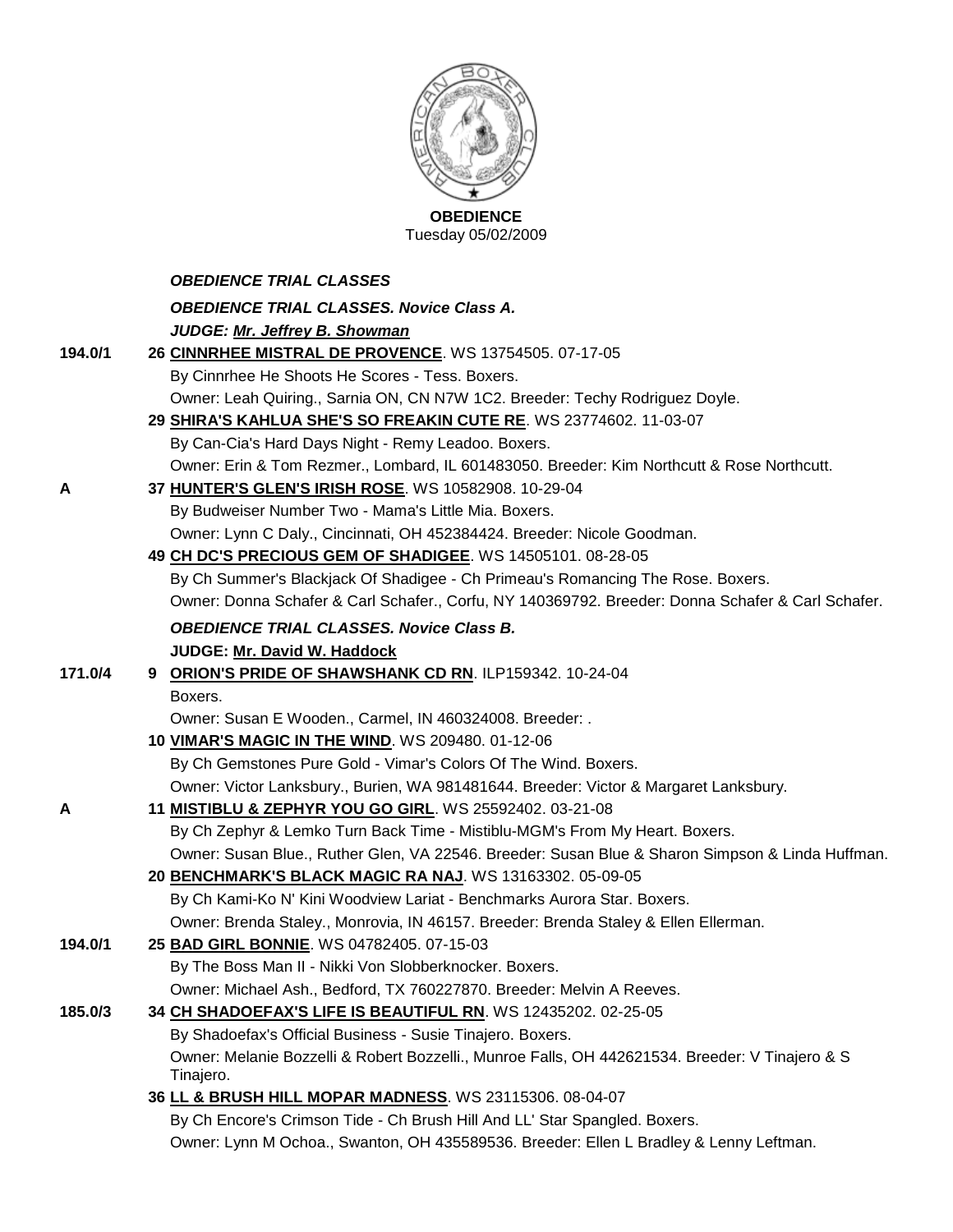|         |   | 41 SUNCHASE'S THE NEW BLACK RN. WS 20398502. 01-09-07                                                                              |
|---------|---|------------------------------------------------------------------------------------------------------------------------------------|
|         |   | By Ch Sunchase's Zero To Hero UDX MXJ MX RN - Simply Cher RN. Boxers.                                                              |
|         |   | Owner: Tracy L Hendrickson & Rhoda Brouillette., Broken Arrow, OK 74012. Breeder: Rhoda Brouillette.                               |
|         |   | (Christa Cook, Agent).                                                                                                             |
| 185.0/2 |   | 42 DRAYMIA'S WIND SEEKER CD. WS--01246401. 05-06-02                                                                                |
|         |   | By Ch Glenroe Cosmic All Star - Draymia's Wind Dancer. Boxers.                                                                     |
|         |   | Owner: Danielle Keller & Cheryl Stevens., Yacolt, WA 98675. Breeder: Cheryl Stevens.                                               |
|         |   | 46 CH TEALCREST'S LUCK OF THE IRISH RA. WS 13710701. 05-20-05                                                                      |
|         |   | By Ch MaSue's Out Of Luck - Ch TealCrest's Pennys From Heaven CDX RA MX MXJ. Boxers.                                               |
|         |   | Owner: Jill Hootman., Clarksville, TN 37040. Breeder: Jill Hootman.                                                                |
|         |   | (Jack I Brown, Agent).                                                                                                             |
|         |   |                                                                                                                                    |
|         |   | 51 BRAVO'S BLACK ICE AT BOX RUN. WS 09940601. 08-24-04                                                                             |
|         |   | By Ch Bravo's Orion V Kiebla - Bravo's Domino V Adlin. Boxers.                                                                     |
|         |   | Owner: Joyce G Campbell DVM & Susan H Finley., Tulsa, OK 741078325. Breeder: Susan H Finley &<br>Joyce G Campbell DVM & Linda Poe. |
|         |   | <b>OBEDIENCE TRIAL CLASSES. Open Class A.</b>                                                                                      |
|         |   | JUDGE: Mr. David W. Haddock                                                                                                        |
| 187.5/1 |   | 15 TEALCREST'S HALF A SIXPENCE CD RN AX AXJ. WS 13710702. 05-20-05                                                                 |
|         |   | By Ch Masues Out Of Luck - Ch Tealcrest's Pennys From Heaven CDX RA MX MXJ. Boxers.                                                |
|         |   | Owner: Mary Nee., Fairview Heights, IL 62208. Breeder: Jill Hootman.                                                               |
|         |   | 28 DADDY'S GIRL KILLIAN CD RE. WS 14408301. 08-06-05                                                                               |
|         |   | By Rion's Xanadu - Shadoefaxs Crimson Silhouette. Boxers.                                                                          |
|         |   | Owner: Erin & Tom Rezmer., Lombard, IL 601483050. Breeder: Sandee Leschewski.                                                      |
|         |   | 30 ANJA VON WALDSTADT CD RN NA NAJ. WS 20480303. 01-04-07                                                                          |
|         |   | By Arames vom Messingsberg - Josephine von Bachbett VCD2 UD RE MX MXJ. Boxers.                                                     |
|         |   | Owner: Renee Basye & Terry Basye Jr., Beloit, WI 535113838. Breeder: Renee Basye.                                                  |
|         |   | 52 CH HABERL'S FOREVER YOUNG CD RE. WS 04660204. 07-06-03                                                                          |
|         |   | By Ch Garnsey's Varsity Blues - Ch Banta-Riegel's Sizzlin Sensation CD RN. Boxers.                                                 |
|         |   | Owner: MJ Alencewicz & J Haberl & BJ Barnhart & D Garrett., Montverde, FL 34756. Breeder: JoAnn                                    |
|         |   | Haberl & BJ Barnhart.                                                                                                              |
| 184.5/2 |   | 7 JACQUET'S PINOT NOIR CD RN. WS 13018703. 03-27-05                                                                                |
|         |   | By Ch Jacquet's Fenton - Jacquet's Chinoise. Boxers.                                                                               |
|         |   | Owner: Joanne M Klauer., Calgary AB, CN T3G 5Z5. Breeder: Richard Tomita.                                                          |
|         | 8 | ORION'S ENAY H C-OH-THREE CD RAE. ILP153659. 10-13-04                                                                              |
|         |   | By Ch Kami-Ko N' Kini Woodview Lariat - Higo's Total Effects. Boxers.                                                              |
|         |   | Owner: Susan E Wooden., Carmel, IN 460324008. Breeder: JoAnn Albright.                                                             |
|         |   | <b>OBEDIENCE TRIAL CLASSES. Open Class B.</b>                                                                                      |
|         |   | JUDGE: Mr. Jeffrey B. Showman                                                                                                      |
| 187.0   |   | 33 SWEET GEORGIE GIRL UDX MX MXJ. WR 03765206. 07-19-01                                                                            |
|         |   | By Ch Heart Acre's Formal Attire - MACH Sweet'r Th'anne Whine UDX AXP AJP. Boxers.                                                 |
|         |   | Owner: James P & Ruth M Hutchins., Cincinnati, OH 45224. Breeder: Ruth Hutchins.                                                   |
|         |   | 197.0/2/HC 27 SUNCHASE'S VANITY FLAIR UD. WS 09410703. 07-24-04                                                                    |
|         |   |                                                                                                                                    |
|         |   | By Ch Sunchase's Zero To Hero UDX - Simply Cody Two. Boxers.                                                                       |
|         |   | Owner: Susan M Naffziger., Albany, IN 47320. Breeder: Rhoda Goselin.                                                               |
| 191.0   |   | 31 JOSEPHINE VON BACHBETT VCD2 UD RE MX MXJ. WS 00175503. 01-21-02                                                                 |
|         |   | By Ivo vom Hafen - Xenia von Sparta. Boxers.                                                                                       |
|         |   | Owner: Renee Basye., Beloit, WI 53511. Breeder: Cathy Hubert-Markos.                                                               |
|         |   | 32 SWEET GEORGIE'S BELLE OF THE BALL CDX MX MXJ. WS 13466602. 06-05-05                                                             |
|         |   | By Ch Elm Runs At Heart Acre - Sweet Georgie Girl UDX MX MXJ. Boxers.                                                              |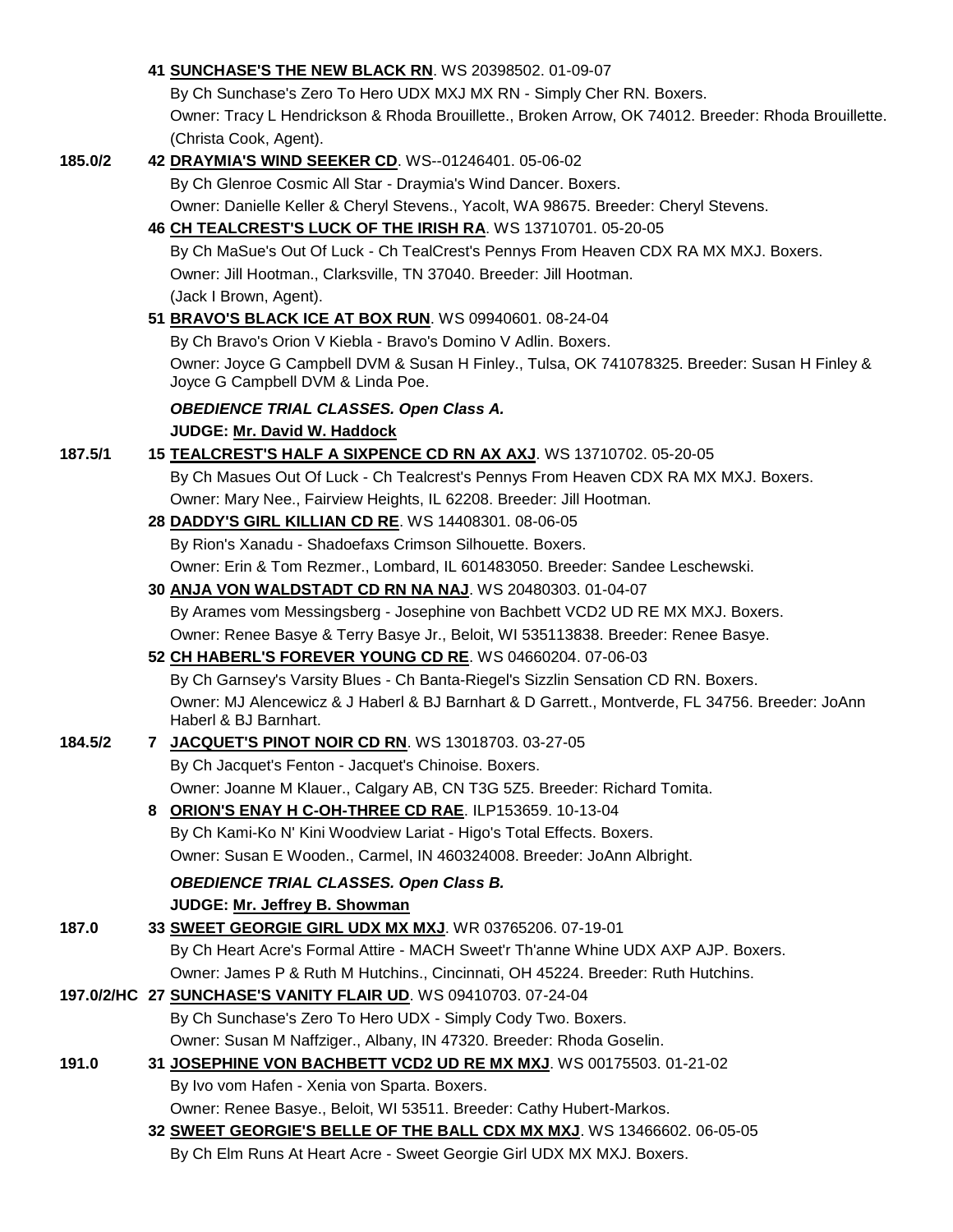Owner: James P & Ruth M Hutchins., Cincinnati, OH 45224. Breeder: Ruth M Hutchins & James P Hutchins.

| <b>JUDG</b> | 6 DORADO'S RES INTEGRA CDX RN. WR 06833002. 11-18-01                                                                |
|-------------|---------------------------------------------------------------------------------------------------------------------|
|             | By Ch Mephisto's Law And Order - Ch Dorado's Win A Dream. Boxers.                                                   |
|             | Owner: Joanne M Klauer., Calgary AB, CN T3G 5Z5. Breeder: Karen Knox.                                               |
| 197.0/1/H   | 39 SUNCHASE'S FIRE UP THE LIMO CDX. WS 20398501. 01-09-07                                                           |
|             | By Ch Sunchase's Zero To Hero UDX RN MX MXJ - Simply Cher. Boxers.                                                  |
|             | Owner: Larrie J Moody & T Hendrickson & R Goselin-Brouillette., Pittsburg, KS 667626412. Breeder:<br>Rhoda Goselin. |
| 196.0/3     | 40 SUNCHASE'S SEIZE THE MOMENT UDX3. WS 02954906. 02-19-03                                                          |
|             | By Ch Sunchase's Zero To Hero UDX RN MX MXJ - A Penny For Your Thoughts II. Boxers.                                 |
|             | Owner: Larrie Moody & Tracy Hendrickson., Pittsburg, KS 667626412. Breeder: Brian & Wm & Kara<br>Curry.             |
| 194.0/4     | 43 SUNCHASE'S LITTLE BLACK DRESS UD OAJ NA RN. WS 06967006. 11-20-03                                                |
|             | By Ch Sunchase's Zero To Hero UDX MX MXJ RN - Simply Cher RN. Boxers.                                               |
|             | Owner: Tracy Hendrickson & Rhoda Brouilette., Broken Arrow, OK 74012. Breeder: Rhoda Brouilette.                    |
|             | 50 DIXIE'S SOUTH'RN MAGNOLIA UD RA. WR 05854401. 01-24-02                                                           |
|             | By Dixie's Breho Rebel Yell - Ch Dixie's Cajun Sunshine CD. Boxers.                                                 |
|             | Owner: Robin Vaughan., West Fork, AR 727742937. Breeder: Robin Vaughan.                                             |
|             | <b>OBEDIENCE TRIAL CLASSES. Utility Class A.</b>                                                                    |
|             | JUDGE: Mr. Jeffrey B. Showman                                                                                       |
|             | 24 CH SCHOENTAL'S OSKAR CDX RE. WP 98684502. 07-01-00                                                               |
|             | By Ch Bee-Mike's One Night Stand - Schoental's Fraulein Liesl CD. Boxers.                                           |
|             | Owner: Barbara R & Robert L Compton Jr., Street, MD 21154. Breeder: Barbara R & Robert L Compton<br>Jr.             |
|             | 32 SWEET GEORGIE'S BELLE OF THE BALL CDX MX MXJ. WS 13466602. 06-05-05                                              |
|             | By Ch Elm Runs At Heart Acre - Sweet Georgie Girl UDX MX MXJ. Boxers.                                               |
|             | Owner: James P & Ruth M Hutchins., Cincinnati, OH 45224. Breeder: Ruth M Hutchins & James P<br>Hutchins.            |
|             | 47 CH TEALCREST'S PENNYS FROM HEAVEN CDX RA MX MXJ. WR 05194901. 10-12-01                                           |
|             | By Ch Bee-Vee's What You Say - Teryl's Just Call Me Angel. Boxers.                                                  |
|             | Owner: Jill Hootman., Clarksville, TN 37040. Breeder: Jill Hootman.                                                 |
|             | (Jack I Brown, Agent).                                                                                              |
|             | 6 DORADO'S RES INTEGRA CDX RN. WR 06833002. 11-18-01                                                                |
|             | By Ch Mephisto's Law And Order - Ch Dorado's Win A Dream. Boxers.                                                   |
|             | Owner: Joanne M Klauer., Calgary AB, CN T3G 5Z5. Breeder: Karen Knox.                                               |
|             | 22 SIRRAH'S TULSA TWIST CDX OA NAJ. WS 05396902. 08-26-03                                                           |
|             | By Ch Sunchase's Zeroto Hero - Hillstream's Dale Evans. Boxers.                                                     |
|             | Owner: Sally Harris., Frankfort, IL 60423. Breeder: Sarah Wilkerson.                                                |
|             | <b>OBEDIENCE TRIAL CLASSES. Utility Class B.</b>                                                                    |
|             | JUDGE: Mr. David W. Haddock                                                                                         |
|             | 33 SWEET GEORGIE GIRL UDX MX MXJ. WR 03765206. 07-19-01                                                             |
|             | By Ch Heart Acre's Formal Attire - MACH Sweet'r Th'anne Whine UDX AXP AJP. Boxers.                                  |
|             | Owner: James P & Ruth M Hutchins., Cincinnati, OH 45224. Breeder: Ruth Hutchins.                                    |
| 193.5       | 27 SUNCHASE'S VANITY FLAIR UD. WS 09410703. 07-24-04                                                                |
|             | By Ch Sunchase's Zero To Hero UDX - Simply Cody Two. Boxers.                                                        |
|             | Owner: Susan M Naffziger., Albany, IN 47320. Breeder: Rhoda Goselin.                                                |
|             | 31 JOSEPHINE VON BACHBETT VCD2 UD RE MX MXJ. WS 00175503. 01-21-02                                                  |

By Ivo vom Hafen - Xenia von Sparta. Boxers.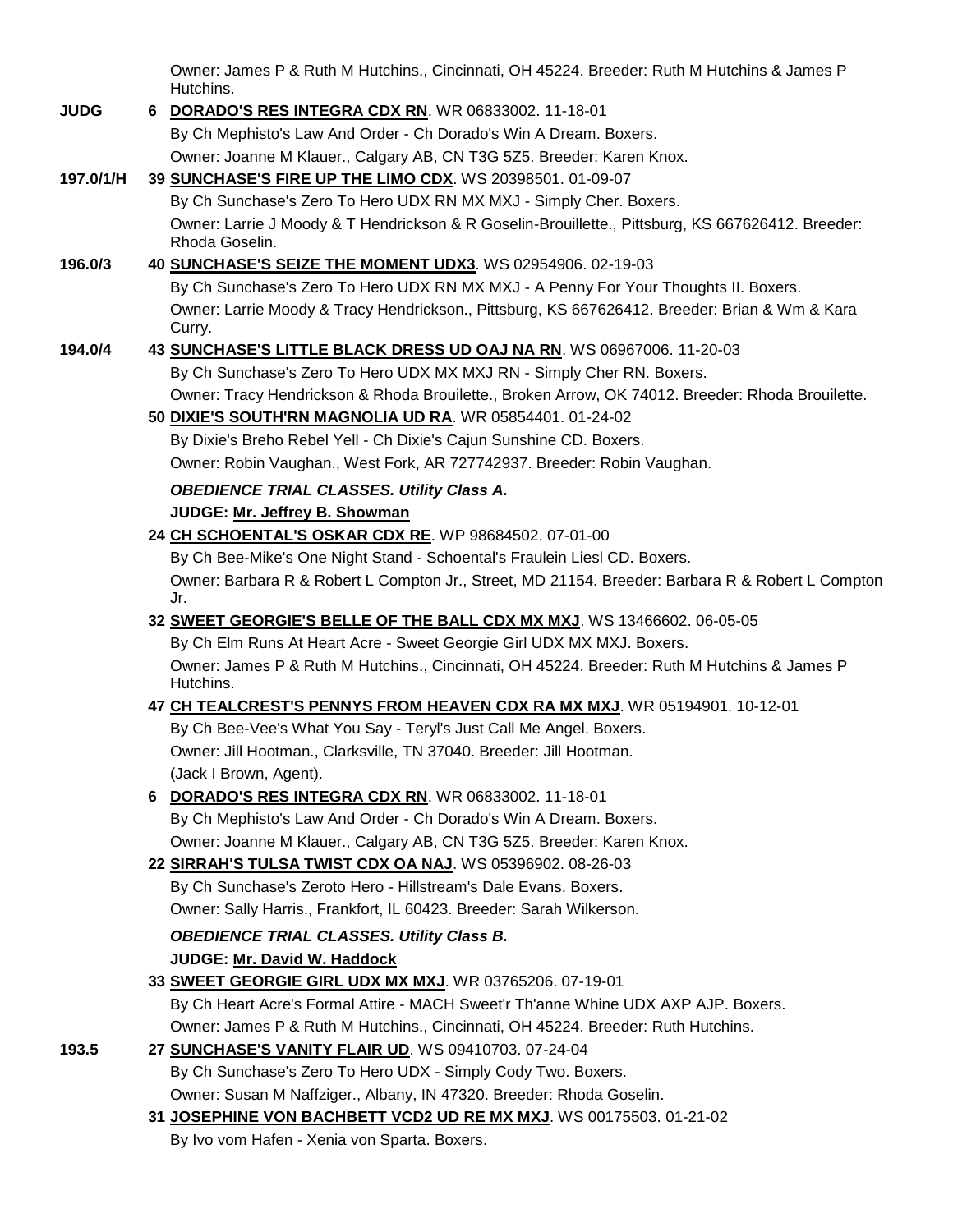|         | Owner: Renee Basye., Beloit, WI 53511. Breeder: Cathy Hubert-Markos.                                                                              |
|---------|---------------------------------------------------------------------------------------------------------------------------------------------------|
|         | 39 SUNCHASE'S FIRE UP THE LIMO CDX. WS 20398501. 01-09-07                                                                                         |
|         | By Ch Sunchase's Zero To Hero UDX RN MX MXJ - Simply Cher. Boxers.                                                                                |
|         | Owner: Larrie J Moody & T Hendrickson & R Goselin-Brouillette., Pittsburg, KS 667626412. Breeder:                                                 |
|         | Rhoda Goselin.                                                                                                                                    |
| 192.5   | 40 SUNCHASE'S SEIZE THE MOMENT UDX3. WS 02954906. 02-19-03                                                                                        |
|         | By Ch Sunchase's Zero To Hero UDX RN MX MXJ - A Penny For Your Thoughts II. Boxers.                                                               |
|         | Owner: Larrie Moody & Tracy Hendrickson., Pittsburg, KS 667626412. Breeder: Brian & Wm & Kara<br>Curry.                                           |
|         | 43 SUNCHASE'S LITTLE BLACK DRESS UD OAJ NA RN. WS 06967006. 11-20-03                                                                              |
|         | By Ch Sunchase's Zero To Hero UDX MX MXJ RN - Simply Cher RN. Boxers.                                                                             |
|         | Owner: Tracy Hendrickson & Rhoda Brouilette., Broken Arrow, OK 74012. Breeder: Rhoda Brouilette.                                                  |
|         | 50 DIXIE'S SOUTH'RN MAGNOLIA UD RA. WR 05854401. 01-24-02                                                                                         |
|         | By Dixie's Breho Rebel Yell - Ch Dixie's Cajun Sunshine CD. Boxers.                                                                               |
|         | Owner: Robin Vaughan., West Fork, AR 727742937. Breeder: Robin Vaughan.                                                                           |
|         | <b>OBEDIENCE TRIAL CLASSES. Brace Competition (Obedience).</b>                                                                                    |
|         | JUDGE: Mr. Jeffrey B. Showman                                                                                                                     |
| 171.0/2 | 8 ORION'S ENAY H C-OH-THREE CD RAE. ILP153659. 10-13-04                                                                                           |
|         | By Ch Kami-Ko N' Kini Woodview Lariat - Higo's Total Effects. Boxers.                                                                             |
|         | Owner: Susan E Wooden., Carmel, IN 460324008. Breeder: JoAnn Albright.                                                                            |
| 171.0   | 9 ORION'S PRIDE OF SHAWSHANK CD RN. ILP159342. 10-24-04                                                                                           |
|         | Boxers.                                                                                                                                           |
|         | Owner: Susan E Wooden., Carmel, IN 460324008. Breeder: .                                                                                          |
| 156.0/3 | 16 MACH2 RIEGEL'S DIAMOND OF SAVOY CDX MXF. WR 06450702. 03-05-02                                                                                 |
|         | By Ch Suncrest In His Image - Savoy Hot Sicily CD. Boxers.                                                                                        |
|         | Owner: Ileana Nadal., Valrico, FL 33596. Breeder: E Riegel & Mary Banta.                                                                          |
| 156.0   | 17 SAVOY LUSTIG UND SCHOEN RN OA OAJ. WR 00225601. 10-31-00                                                                                       |
|         | By Ch Savoy Sicilian Stiletto CD - Verra-Way Diva Lenox Crystal. Boxers.                                                                          |
|         | Owner: Stephen & Mary Quinn., Dade City, FL 335250805. Breeder: Wendy Mayhall & Windy Neu.                                                        |
| 184.0/1 | 28 DADDY'S GIRL KILLIAN CD RE. WS 14408301. 08-06-05                                                                                              |
|         | By Rion's Xanadu - Shadoefaxs Crimson Silhouette. Boxers.                                                                                         |
|         | Owner: Erin & Tom Rezmer., Lombard, IL 601483050. Breeder: Sandee Leschewski.                                                                     |
| 184.0   | 29 SHIRA'S KAHLUA SHE'S SO FREAKIN CUTE RE. WS 23774602. 11-03-07                                                                                 |
|         | By Can-Cia's Hard Days Night - Remy Leadoo. Boxers.                                                                                               |
| 150.0/4 | Owner: Erin & Tom Rezmer., Lombard, IL 601483050. Breeder: Kim Northcutt & Rose Northcutt.<br>44 MISS BIG BERTHA FROGSTOMPER. ILP154736. 12-24-01 |
|         | Boxers.                                                                                                                                           |
|         | Owner: Tracy Kinney., Batavia, OH 451038470. Breeder: .                                                                                           |
| 150.0   | 45 BENDER KINNEY. ILP157718. 06-08-03                                                                                                             |
|         | Boxers.                                                                                                                                           |
|         | Owner: Tracy Kinney., Batavia, OH 451038470. Breeder: .                                                                                           |
|         |                                                                                                                                                   |
|         | <b>OBEDIENCE TRIAL CLASSES. Veterans Class (Obedience).</b>                                                                                       |
| 140.0/4 | JUDGE: Mr. David W. Haddock<br>14 B & D'S UOUGHTA CDAOTHER GUY VCD1 CD TD RE NANAJNAPNJP. ILP92563. 11-27-00                                      |
|         | Boxers.                                                                                                                                           |
|         | Owner: Robert L & Debra L Owens., Luther, IA 50152. Breeder: .                                                                                    |
| 137.0   | 21 SARAZAN'S LADY LUCY RE. WP 91277303. 04-15-99                                                                                                  |
|         | By Glory's Against The Wind - Elsa Sarazan's. Boxers.                                                                                             |
|         | Owner: Jennifer Crane & Brian Smolensky., Wilmette, IL 60091. Breeder: Richard Bogulewski & Marie                                                 |
|         |                                                                                                                                                   |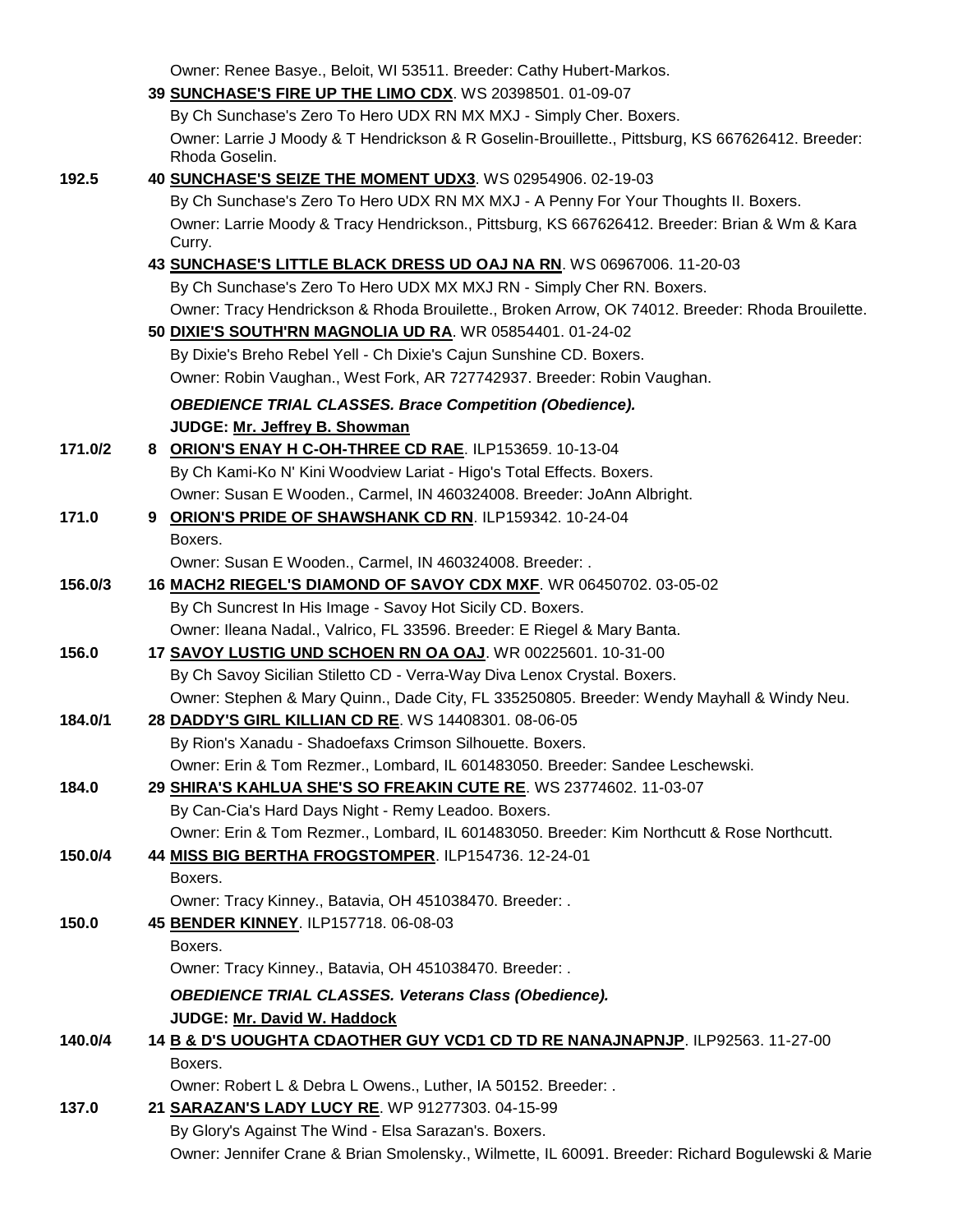Materma.

| 196.0/1 | 35 HIGHBORN'S NO NEED TO ARGUE UD. WR 02642208. 05-05-01                                                                            |
|---------|-------------------------------------------------------------------------------------------------------------------------------------|
|         | By Highborn's Taxman - Myde's Shut Up And Kiss Me. Boxers.                                                                          |
|         | Owner: Lynn M Ochoa., Swanton, OH 43558. Breeder: Anita Ranieri & Debi Bedford.                                                     |
| 188.0/2 | 38 CH LAR-SAN'S DIAMOND IN THE ROUGH CD RE. WP 96378202. 01-18-00                                                                   |
|         | By Ch Hi-Tech's Aristocrat - Ch Noble Heart's Jewel Of Lar-San CDX RN. Boxers.                                                      |
|         | Owner: Larry W Stogner & Susan G Stogner., Knoxville, TN 379209535. Breeder: Larry W Stogner &<br>Susan G Stogner.                  |
| 170.0/3 | 44 MISS BIG BERTHA FROGSTOMPER. ILP154736. 12-24-01                                                                                 |
|         | Boxers.                                                                                                                             |
|         | Owner: Tracy Kinney., Batavia, OH 451038470. Breeder: .                                                                             |
|         | <b>OBEDIENCE TRIAL CLASSES. Pre-Novice.</b>                                                                                         |
|         | JUDGE: Mr. Jeffrey B. Showman                                                                                                       |
| A       | 11 <b>MISTIBLU &amp; ZEPHYR YOU GO GIRL</b> . WS 25592402. 03-21-08                                                                 |
|         | By Ch Zephyr & Lemko Turn Back Time - Mistiblu-MGM's From My Heart. Boxers.                                                         |
|         | Owner: Susan Blue., Ruther Glen, VA 22546. Breeder: Susan Blue & Sharon Simpson & Linda Huffman.                                    |
| 142.0/2 | 12 PRIZMS TAZMANIAN DEVILFIRE. WS 25804205. 03-12-08                                                                                |
|         | By Ch Amity Hall's All About Me - Prizms Stolen Jewel. Boxers.                                                                      |
|         | Owner: Robyn Ginther., Walnutport, PA 180889373. Breeder: Carla Amsdell.                                                            |
| A       | 18 ELIJAH ESHONE WHITE RN. PAL201104. 07-15-01                                                                                      |
|         | Boxers.                                                                                                                             |
|         | Owner: Deborah White., Plant City, FL 33565. Breeder: .                                                                             |
| 123.0/3 | 19 STALEY'S BRIAN BOZWORTH. PAL203128. 01-27-08                                                                                     |
|         | Boxers.                                                                                                                             |
|         | Owner: Brenda & Charles Staley., Monrovia, IN 46157. Breeder: .                                                                     |
| A       | 23 CH ZEPHYR & LEMKO TURN BACK TIME. WS 15665701. 10-26-07                                                                          |
|         | By Ch Golden Haze's Tuxedo - Tahiti Sunrise. Boxers.                                                                                |
|         | Owner: Sharon Simpson & Jerry & Linda Huffman & Susan Blue., Ruther Glen, VA 225462045. Breeder:<br>Sharon Simpson & Jessica Kozel. |
| 187.0/1 | 48 MIRO-TEALCRESTS WHATS UR NAME RN. WS 17949708. 05-21-06                                                                          |
|         | By Ch Jubar's Dr Feelgood Of Sandy Hill - Ch Miro's TN Homesick Blues. Boxers.                                                      |
|         | Owner: Jill Hootman & Robin Kennedy., Clarksville, TN 37040. Breeder: Robin & Michael Kennedy.                                      |
|         | <b>OBEDIENCE TRIAL CLASSES. Wild Card Open.</b>                                                                                     |
|         | JUDGE: Mr. David W. Haddock                                                                                                         |
| 156.5/1 | 28 DADDY'S GIRL KILLIAN CD RE. WS 14408301. 08-06-05                                                                                |
|         | By Rion's Xanadu - Shadoefaxs Crimson Silhouette. Boxers.                                                                           |
|         | Owner: Erin & Tom Rezmer., Lombard, IL 601483050. Breeder: Sandee Leschewski.                                                       |
| 126.0/2 | 8 ORION'S ENAY H C-OH-THREE CD RAE. ILP153659. 10-13-04                                                                             |
|         | By Ch Kami-Ko N' Kini Woodview Lariat - Higo's Total Effects. Boxers.                                                               |
|         | Owner: Susan E Wooden., Carmel, IN 460324008. Breeder: JoAnn Albright.                                                              |
|         | <b>OBEDIENCE TRIAL CLASSES. Wild Card Utility.</b>                                                                                  |
|         | JUDGE: Mr. David W. Haddock                                                                                                         |
| 137.0/1 | 16 MACH2 RIEGEL'S DIAMOND OF SAVOY CDX MXF. WR 06450702. 03-05-02                                                                   |
|         | By Ch Suncrest In His Image - Savoy Hot Sicily CD. Boxers.                                                                          |
|         | Owner: Ileana Nadal., Valrico, FL 33596. Breeder: E Riegel & Mary Banta.                                                            |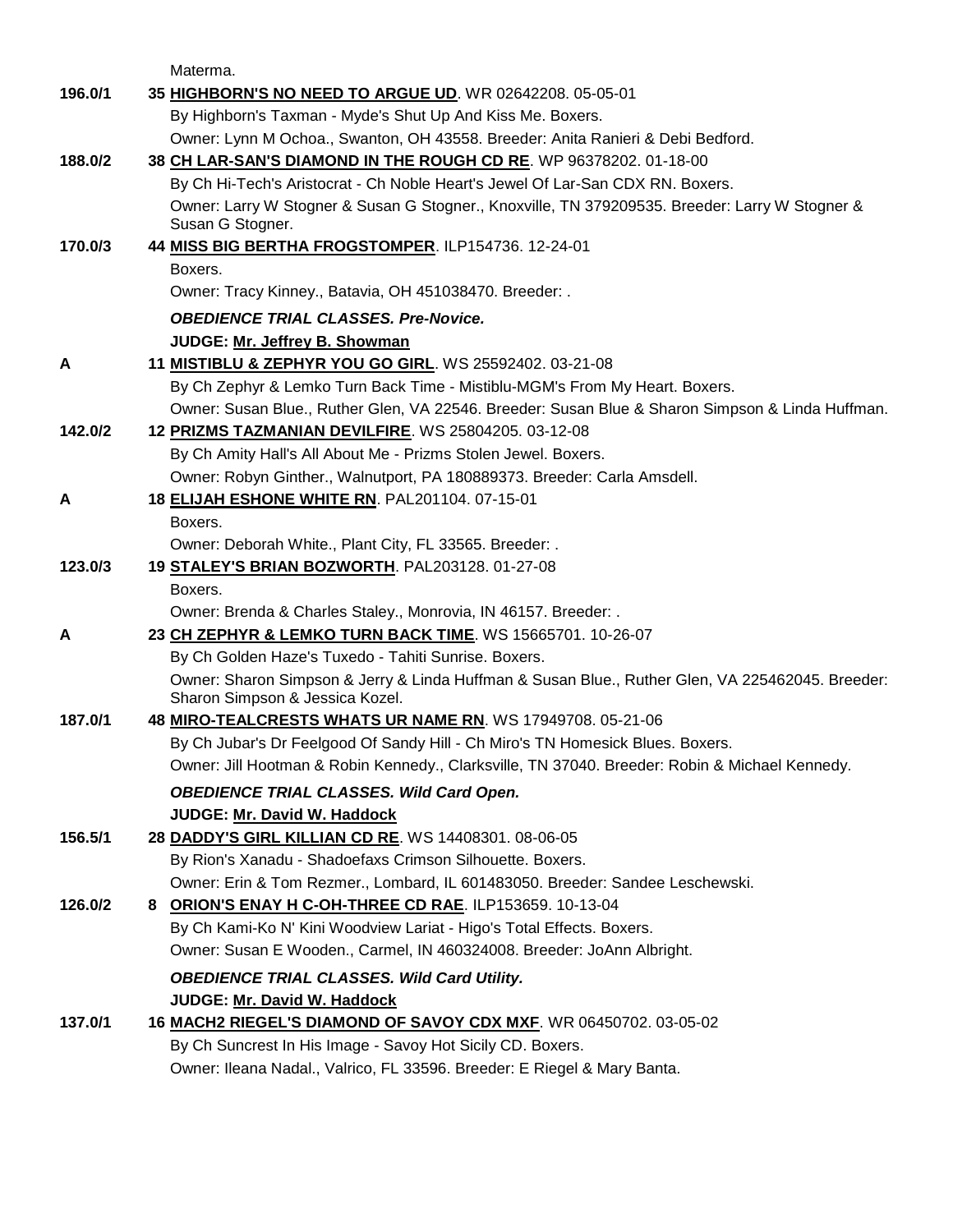

Tuesday 05/03/2009

|             | <b>OBEDIENCE TRIAL CLASSES</b>                                                  |
|-------------|---------------------------------------------------------------------------------|
|             | <b>OBEDIENCE TRIAL CLASSES. Novice Class A.</b>                                 |
|             | JUDGE: Mr. David W. Haddock                                                     |
| 194.0/1     | 28 CINNRHEE MISTRAL DE PROVENCE. WS 13754505. 07-17-05                          |
|             | By Cinnrhee He Shoots He Scores - Tess. Boxers.                                 |
|             | Owner: Leah Quiring. Breeder: Techy Rodriguez Doyle.                            |
| <b>JUDG</b> | 31 SHIRA'S KAHLUA SHE'S SO FREAKIN CUTE RE. WS 23774602. 11-03-07               |
|             | By Can-Cia's Hard Days Night - Remy Leadoo. Boxers.                             |
|             | Owner: Erin & Tom Rezmer. Breeder: Kim Northcutt & Rose Northcutt.              |
| 177.0/2     | 38 CH DC'S PRECIOUS GEM OF SHADIGEE. WS 14505101. 08-28-05                      |
|             | By Ch Summer's Blackjack Of Shadigee - Ch Primeau's Romancing The Rose. Boxers. |
|             | Owner: Donna Schafer & Carl Schafer. Breeder: Donna Schafer & Carl Schafer.     |
|             | <b>OBEDIENCE TRIAL CLASSES. Novice Class B.</b>                                 |
|             | JUDGE: Mr. Jeffrey B. Showman                                                   |
|             | 9 ORION'S PRIDE OF SHAWSHANK CD RN. ILP159342. 10-24-04                         |
|             | Boxers.                                                                         |
|             | Owner: Susan E Wooden. Breeder: .                                               |
|             | 10 VIMAR'S MAGIC IN THE WIND. WS 209480. 01-12-06                               |
|             | By Ch Gemstones Pure Gold - Vimar's Colors Of The Wind. Boxers.                 |
|             | Owner: Victor Lanksbury. Breeder: Victor & Margaret Lanksbury.                  |
| Α           | 11 <b>MISTIBLU &amp; ZEPHYR YOU GO GIRL</b> . WS 25592402. 03-21-08             |
|             | By Ch Zephyr & Lemko Turn Back Time - Mistiblu-MGM's From My Heart. Boxers.     |
|             | Owner: Susan Blue. Breeder: Susan Blue & Sharon Simpson & Linda Huffman.        |
| <b>JUDG</b> | 19 BENCHMARK'S BLACK MAGIC RA NAJ. WS 13163302. 05-09-05                        |
|             | By Ch Kami-Ko N' Kini Woodview Lariat - Benchmarks Aurora Star. Boxers.         |
|             | Owner: Brenda Staley. Breeder: Brenda Staley & Ellen Ellerman.                  |
| 182.5       | 26 SIR WILLIAM PLAYBOY. WS 15735104. 12-14-05                                   |
|             | By Tinie Watts - Chelsie Marie Sophia Jones. Boxers.                            |
|             | Owner: Tina Nicewander. Breeder: Jimmy Rutledge.                                |
| 196.0/2     | 27 BAD GIRL BONNIE. WS 04782405. 07-15-03                                       |
|             | By The Boss Man II - Nikki Von Slobberknocker. Boxers.                          |
|             | Owner: Michael Ash. Breeder: Melvin A Reeves.                                   |
| 187.0/4     | 36 CH SHADOEFAX'S LIFE IS BEAUTIFUL RN. WS 12435202. 02-25-05                   |
|             | By Shadoefax's Official Business - Susie Tinajero. Boxers.                      |
|             | Owner: Melanie Bozzelli & Robert Bozzelli. Breeder: V Tinajero & S Tinajero.    |
|             | 37 LL & BRUSH HILL MOPAR MADNESS. WS 23115306. 08-04-07                         |
|             | By Ch Encore's Crimson Tide - Ch Brush Hill And LL' Star Spangled. Boxers.      |
|             | Owner: Lynn M Ochoa. Breeder: Ellen L Bradley & Lenny Leftman.                  |

**198.0/1/H 42 [SUNCHASE'S THE NEW BLACK RN](http://canis.infodog.com/files/bdogrsl1.prg;makc=WS_20398502;mdog=Sunchase_s_The_New_Black_RN;wins=all)**. WS 20398502. 01-09-07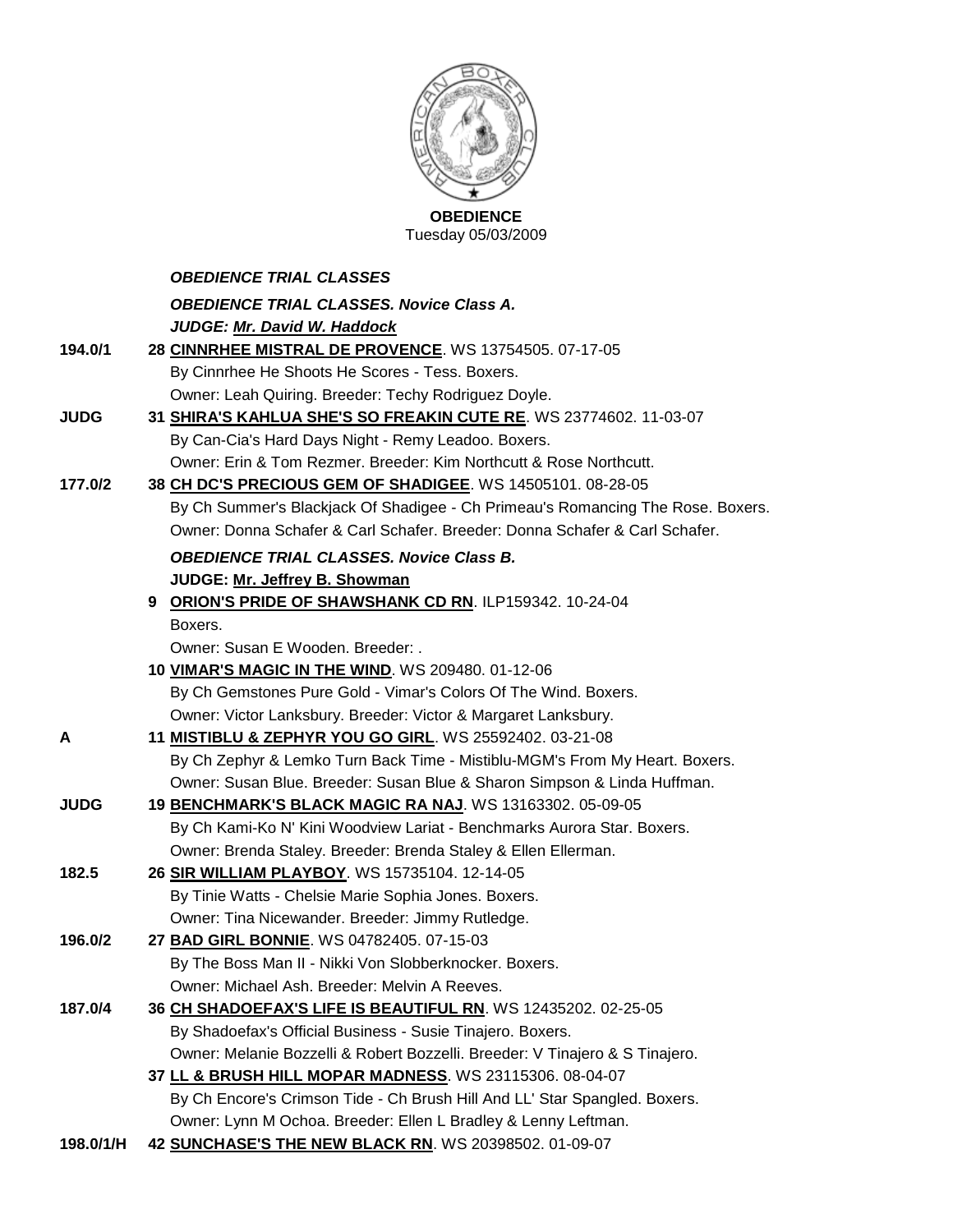|         |   | By Ch Sunchase's Zero To Hero UDX MXJ MX RN - Simply Cher RN. Boxers.                                        |
|---------|---|--------------------------------------------------------------------------------------------------------------|
|         |   | Owner: Tracy L Hendrickson & Rhoda Brouillette. Breeder: Rhoda Brouillette.                                  |
|         |   | (Christa Cook, Agent).                                                                                       |
| 195.0/3 |   | 43 DRAYMIA'S WIND SEEKER CD. WS--01246401. 05-06-02                                                          |
|         |   | By Ch Glenroe Cosmic All Star - Draymia's Wind Dancer. Boxers.                                               |
|         |   | Owner: Danielle Keller & Cheryl Stevens. Breeder: Cheryl Stevens.                                            |
|         |   | 47 CH TEALCREST'S LUCK OF THE IRISH RA. WS 13710701. 05-20-05                                                |
|         |   | By Ch MaSue's Out Of Luck - Ch TealCrest's Pennys From Heaven CDX RA MX MXJ. Boxers.                         |
|         |   | Owner: Jill Hootman, Breeder: Jill Hootman,                                                                  |
|         |   | (Jack I Brown, Agent).                                                                                       |
| Α       |   | 50 BRAVO'S BLACK ICE AT BOX RUN. WS 09940601. 08-24-04                                                       |
|         |   | By Ch Bravo's Orion V Kiebla - Bravo's Domino V Adlin. Boxers.                                               |
|         |   | Owner: Joyce G Campbell DVM & Susan H Finley. Breeder: Susan H Finley & Joyce G Campbell DVM<br>& Linda Poe. |
|         |   | <b>OBEDIENCE TRIAL CLASSES. Open Class A.</b>                                                                |
|         |   | JUDGE: Mr. Jeffrey B. Showman                                                                                |
|         |   | 15 TEALCREST'S HALF A SIXPENCE CD RN AX AXJ. WS 13710702. 05-20-05                                           |
|         |   | By Ch Masues Out Of Luck - Ch Tealcrest's Pennys From Heaven CDX RA MX MXJ. Boxers.                          |
|         |   | Owner: Mary Nee. Breeder: Jill Hootman.                                                                      |
|         |   | 30 DADDY'S GIRL KILLIAN CD RE. WS 14408301. 08-06-05                                                         |
|         |   | By Rion's Xanadu - Shadoefaxs Crimson Silhouette. Boxers.                                                    |
|         |   | Owner: Erin & Tom Rezmer. Breeder: Sandee Leschewski.                                                        |
|         |   | 32 ANJA VON WALDSTADT CD RN NA NAJ. WS 20480303. 01-04-07                                                    |
|         |   | By Arames vom Messingsberg - Josephine von Bachbett VCD2 UD RE MX MXJ. Boxers.                               |
|         |   | Owner: Renee Basye & Terry Basye Jr. Breeder: Renee Basye.                                                   |
|         |   | 7 JACQUET'S PINOT NOIR CD RN. WS 13018703. 03-27-05                                                          |
|         |   | By Ch Jacquet's Fenton - Jacquet's Chinoise. Boxers.                                                         |
|         |   | Owner: Joanne M Klauer. Breeder: Richard Tomita.                                                             |
|         | 8 | ORION'S ENAY H C-OH-THREE CD RAE. ILP153659. 10-13-04                                                        |
|         |   | By Ch Kami-Ko N' Kini Woodview Lariat - Higo's Total Effects. Boxers.                                        |
|         |   | Owner: Susan E Wooden. Breeder: JoAnn Albright.                                                              |
|         |   | 51 CH HABERL'S FOREVER YOUNG CD RE. WS 04660204. 07-06-03                                                    |
|         |   | By Ch Garnsey's Varsity Blues - Ch Banta-Riegel's Sizzlin Sensation CD RN. Boxers.                           |
|         |   | Owner: MJ Alencewicz & J Haberl & BJ Barnhart & D Garrett. Breeder: JoAnn Haberl & BJ Barnhart.              |
|         |   | <b>OBEDIENCE TRIAL CLASSES. Open Class B.</b>                                                                |
|         |   | JUDGE: Mr. David W. Haddock                                                                                  |
| 185.0   |   | 35 SWEET GEORGIE GIRL UDX MX MXJ. WR 03765206. 07-19-01                                                      |
|         |   | By Ch Heart Acre's Formal Attire - MACH Sweet'r Th'anne Whine UDX AXP AJP. Boxers.                           |
|         |   | Owner: James P & Ruth M Hutchins. Breeder: Ruth Hutchins.                                                    |
|         |   | 195.0/1/HC 29 SUNCHASE'S VANITY FLAIR UD. WS 09410703. 07-24-04                                              |
|         |   | By Ch Sunchase's Zero To Hero UDX - Simply Cody Two. Boxers.                                                 |
|         |   | Owner: Susan M Naffziger. Breeder: Rhoda Goselin.                                                            |
| 192.0/4 |   | 33 JOSEPHINE VON BACHBETT VCD2 UD RE MX MXJ. WS 00175503. 01-21-02                                           |
|         |   | By Ivo Vom Hafen - Xenia Von Sparta. Boxers.                                                                 |
|         |   | Owner: Renee Basye. Breeder: Cathy Hubert-Markos.                                                            |
| 177.0   |   | 34 SWEET GEORGIE'S BELLE OF THE BALL CDX MX MXJ. WS 13466602. 06-05-05                                       |
|         |   | By Ch Elm Runs At Heart Acre - Sweet Georgie Girl UDX MX MXJ. Boxers.                                        |
|         |   | Owner: James P & Ruth M Hutchins. Breeder: Ruth M Hutchins & James P Hutchins.                               |

**190.0 6 [DORADO'S RES INTEGRA CDX RN](http://canis.infodog.com/files/bdogrsl1.prg;makc=WR_06833002;mdog=Dorado_s_Res_Integra_CDX_RN;wins=all)**. WR 06833002. 11-18-01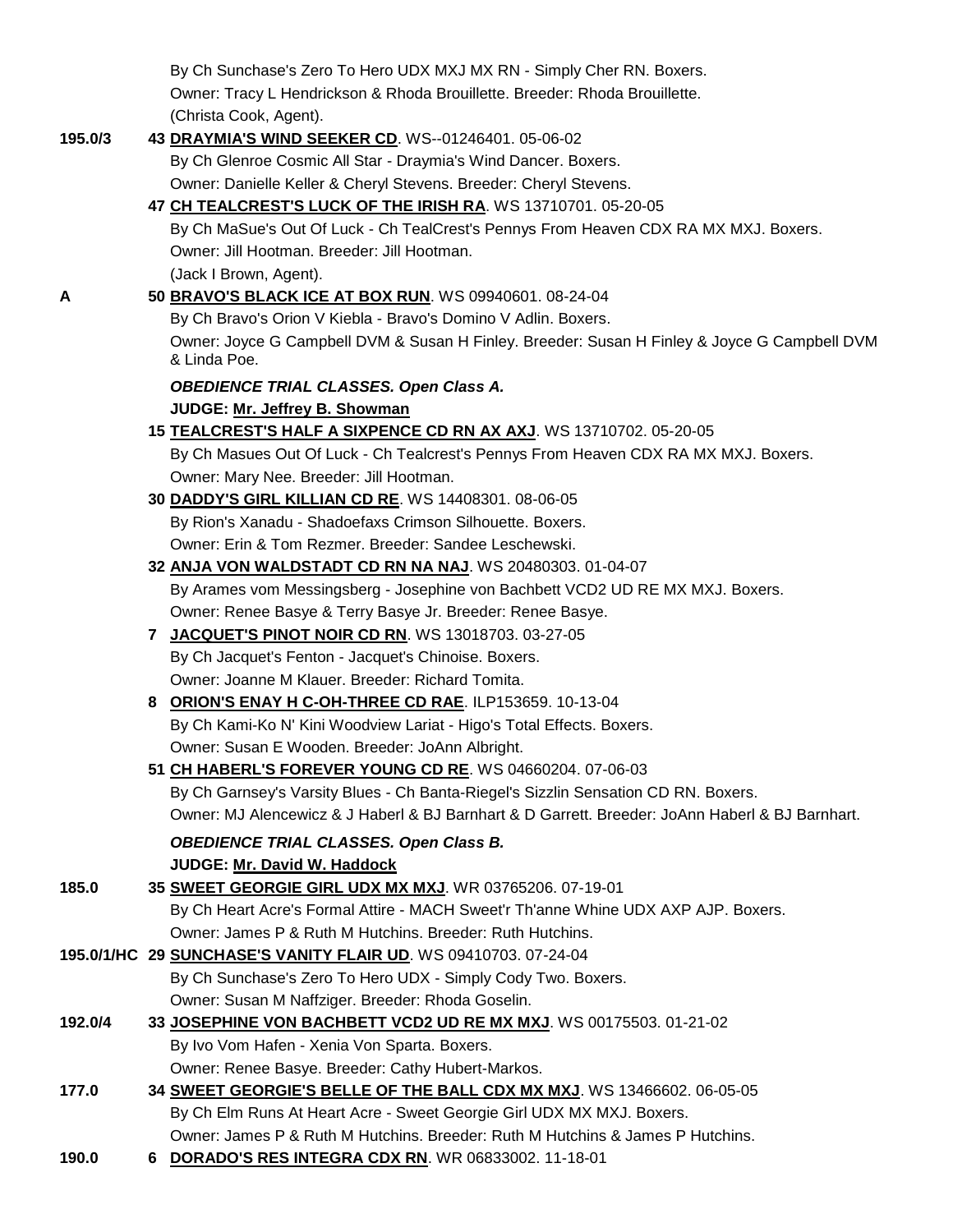By Ch Mephisto's Law And Order - Ch Dorado's Win A Dream. Boxers. Owner: Joanne M Klauer. Breeder: Karen Knox.

| 194.0/2 | 40 SUNCHASE'S FIRE UP THE LIMO CDX. WS 20398501. 01-09-07                                                         |
|---------|-------------------------------------------------------------------------------------------------------------------|
|         | By Ch Sunchase's Zero To Hero UDX RN MX MXJ - Simply Cher. Boxers.                                                |
|         | Owner: Larrie J Moody & T Hendrickson & R Goselin-Brouillette. Breeder: Rhoda Goselin.                            |
|         | 41 SUNCHASE'S SEIZE THE MOMENT UDX3. WS 02954906. 02-19-03                                                        |
|         | By Ch Sunchase's Zero To Hero UDX RN MX MXJ - A Penny For Your Thoughts II. Boxers.                               |
|         | Owner: Larrie Moody & Tracy Hendrickson. Breeder: Brian & Wm & Kara Curry.                                        |
| 193.5/3 | 44 SUNCHASE'S LITTLE BLACK DRESS UD OAJ NA RN. WS 06967006. 11-20-03                                              |
|         | By Ch Sunchase's Zero To Hero UDX MX MXJ RN - Simply Cher RN. Boxers.                                             |
|         | Owner: Tracy Hendrickson & Rhoda Brouilette. Breeder: Rhoda Brouilette.                                           |
|         | 49 DIXIE'S SOUTH'RN MAGNOLIA UD RA. WR 05854401. 01-24-02                                                         |
|         | By Dixie's Breho Rebel Yell - Ch Dixie's Cajun Sunshine CD. Boxers.                                               |
|         | Owner: Robin Vaughan. Breeder: Robin Vaughan.                                                                     |
|         | <b>OBEDIENCE TRIAL CLASSES. Utility Class A.</b>                                                                  |
|         | JUDGE: Mr. David W. Haddock                                                                                       |
|         | 23 CH SCHOENTAL'S OSKAR CDX RE. WP 98684502. 07-01-00                                                             |
|         | By Ch Bee-Mike's One Night Stand - Schoental's Fraulein Liesl CD. Boxers.                                         |
|         | Owner: Barbara R & Robert L Compton Jr. Breeder: Barbara R & Robert L Compton Jr.                                 |
|         | 34 SWEET GEORGIE'S BELLE OF THE BALL CDX MX MXJ. WS 13466602. 06-05-05                                            |
|         | By Ch Elm Runs At Heart Acre - Sweet Georgie Girl UDX MX MXJ. Boxers.                                             |
|         | Owner: James P & Ruth M Hutchins. Breeder: Ruth M Hutchins & James P Hutchins.                                    |
| A       | 6 DORADO'S RES INTEGRA CDX RN. WR 06833002. 11-18-01                                                              |
|         | By Ch Mephisto's Law And Order - Ch Dorado's Win A Dream. Boxers.                                                 |
|         | Owner: Joanne M Klauer. Breeder: Karen Knox.                                                                      |
|         | 21 SIRRAH'S TULSA TWIST CDX OA NAJ. WS 05396902. 08-26-03                                                         |
|         |                                                                                                                   |
|         | By Ch Sunchase's Zeroto Hero - Hillstream's Dale Evans. Boxers.                                                   |
|         | Owner: Sally Harris. Breeder: Sarah Wilkerson.                                                                    |
|         | 24 CH TEALCREST'S PENNYS FROM HEAVEN CDX RA MX MXJ. WR 05194901. 10-12-01                                         |
|         | By Ch Bee-Vee's What You Say - Teryl's Just Call Me Angel. Boxers.<br>Owner: Jill Hootman, Breeder: Jill Hootman, |
|         |                                                                                                                   |
|         | <b>OBEDIENCE TRIAL CLASSES. Utility Class B.</b>                                                                  |
|         | JUDGE: Mr. Jeffrey B. Showman                                                                                     |
| 180.0   | 35 SWEET GEORGIE GIRL UDX MX MXJ. WR 03765206. 07-19-01                                                           |
|         | By Ch Heart Acre's Formal Attire - MACH Sweet'r Th'anne Whine UDX AXP AJP. Boxers.                                |
|         | Owner: James P & Ruth M Hutchins. Breeder: Ruth Hutchins.                                                         |
| 193.5/1 | 29 SUNCHASE'S VANITY FLAIR UD. WS 09410703. 07-24-04                                                              |
|         | By Ch Sunchase's Zero To Hero UDX - Simply Cody Two. Boxers.                                                      |
|         | Owner: Susan M Naffziger. Breeder: Rhoda Goselin.                                                                 |
| 180.5/4 | 33 JOSEPHINE VON BACHBETT VCD2 UD RE MX MXJ. WS 00175503. 01-21-02                                                |
|         | By Ivo Vom Hafen - Xenia Von Sparta. Boxers.                                                                      |
|         | Owner: Renee Basye. Breeder: Cathy Hubert-Markos.                                                                 |
|         | 40 SUNCHASE'S FIRE UP THE LIMO CDX. WS 20398501. 01-09-07                                                         |
|         | By Ch Sunchase's Zero To Hero UDX RN MX MXJ - Simply Cher. Boxers.                                                |
|         | Owner: Larrie J Moody & T Hendrickson & R Goselin-Brouillette. Breeder: Rhoda Goselin.                            |
| 190.0/2 | 41 SUNCHASE'S SEIZE THE MOMENT UDX3. WS 02954906. 02-19-03                                                        |
|         | By Ch Sunchase's Zero To Hero UDX RN MX MXJ - A Penny For Your Thoughts II. Boxers.                               |
|         | Owner: Larrie Moody & Tracy Hendrickson. Breeder: Brian & Wm & Kara Curry.                                        |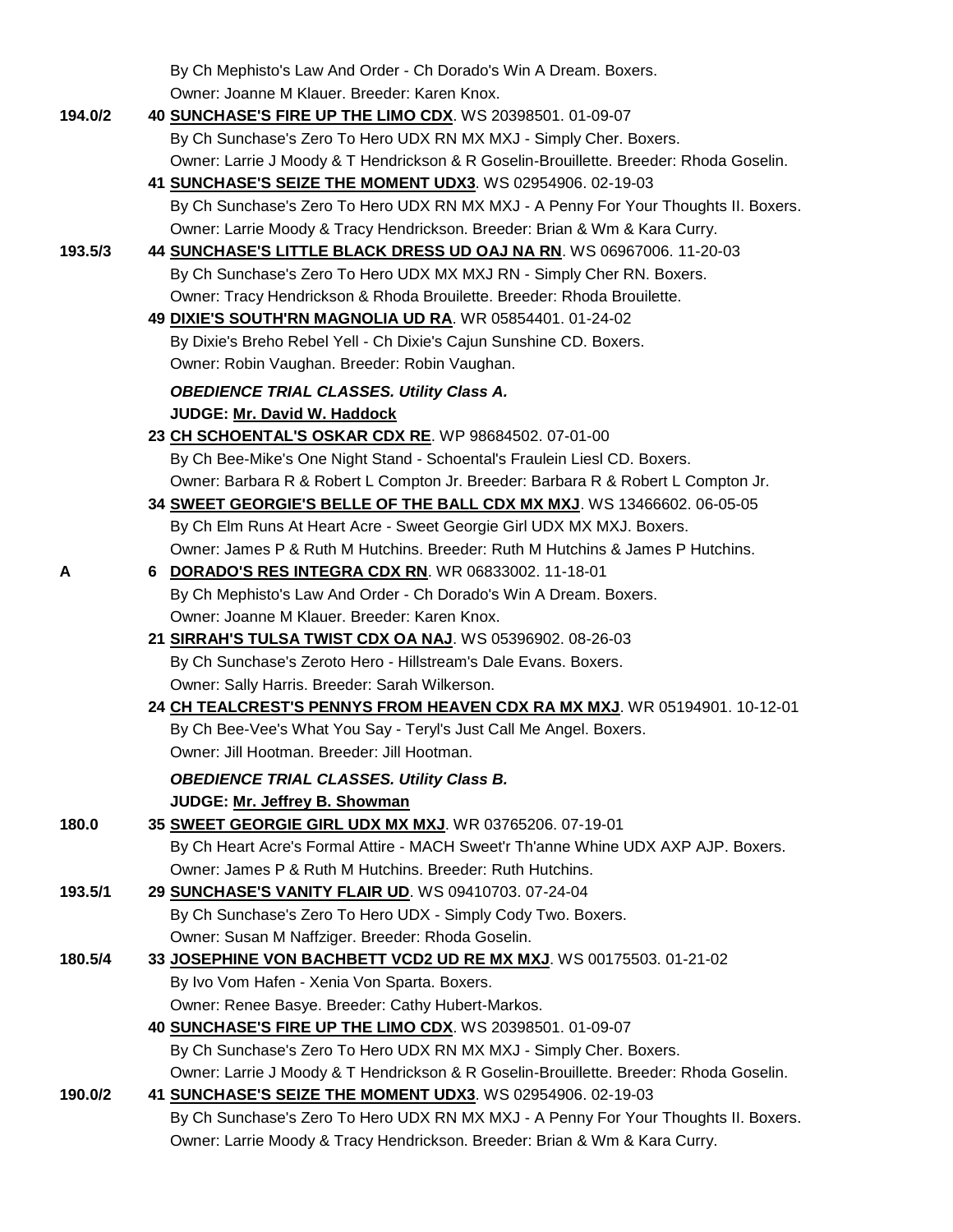| 181.5/3     | 44 SUNCHASE'S LITTLE BLACK DRESS UD OAJ NA RN. WS 06967006. 11-20-03                            |
|-------------|-------------------------------------------------------------------------------------------------|
|             | By Ch Sunchase's Zero To Hero UDX MX MXJ RN - Simply Cher RN. Boxers.                           |
|             | Owner: Tracy Hendrickson & Rhoda Brouilette. Breeder: Rhoda Brouilette.                         |
|             | 49 DIXIE'S SOUTH'RN MAGNOLIA UD RA. WR 05854401. 01-24-02                                       |
|             | By Dixie's Breho Rebel Yell - Ch Dixie's Cajun Sunshine CD. Boxers.                             |
|             | Owner: Robin Vaughan. Breeder: Robin Vaughan.                                                   |
|             | <b>OBEDIENCE TRIAL CLASSES. Veterans Class (Obedience).</b>                                     |
|             | JUDGE: Mr. Jeffrey B. Showman                                                                   |
| 175.0/2     | 14 B & D'S UOUGHTA CDAOTHER GUY VCD1 CD TD RE NANAJNAPNJP. ILP92563. 11-27-00                   |
|             | Boxers.                                                                                         |
|             | Owner: Robert L & Debra L Owens. Breeder: .                                                     |
| 176.0/1     | 20 SARAZAN'S LADY LUCY RE. WP 91277303. 04-15-99                                                |
|             | By Glory's Against The Wind - Elsa Sarazan's. Boxers.                                           |
|             | Owner: Jennifer Crane & Brian Smolensky. Breeder: Richard Bogulewski & Marie Materma.           |
| <b>JUDG</b> | 39 CH LAR-SAN'S DIAMOND IN THE ROUGH CD RE. WP 96378202. 01-18-00                               |
|             | By Ch Hi-Tech's Aristocrat - Ch Noble Heart's Jewel Of Lar-San CDX. Boxers.                     |
|             | Owner: Larry W Stogner & Susan G Stogner. Breeder: Larry W Stogner & Susan G Stogner.           |
| 172.0/3     | 45 MISS BIG BERTHA FROGSTOMPER. ILP154736. 12-24-01                                             |
|             | Boxers.                                                                                         |
|             | Owner: Tracy Kinney. Breeder: .                                                                 |
|             |                                                                                                 |
|             | <b>OBEDIENCE TRIAL CLASSES. Team Competition (Obedience).</b><br>JUDGE: Mr. David W. Haddock    |
| 647.0/1     | 15 TEALCREST'S HALF A SIXPENCE CD RN AX AXJ. WS 13710702. 05-20-05                              |
|             | By Ch Masues Out Of Luck - Ch Tealcrest's Pennys From Heaven CDX RA MX MXJ. Boxers.             |
|             | Owner: Mary Nee. Breeder: Jill Hootman.                                                         |
|             | 23 CH SCHOENTAL'S OSKAR CDX RE. WP 98684502. 07-01-00                                           |
|             | By Ch Bee-Mike's One Night Stand - Schoental's Fraulein Liesl CD. Boxers.                       |
|             | Owner: Barbara R & Robert L Compton Jr. Breeder: Barbara R & Robert L Compton Jr.               |
|             | 24 CH TEALCREST'S PENNYS FROM HEAVEN CDX RA MX MXJ. WR 05194901. 10-12-01                       |
|             | By Ch Bee-Vee's What You Say - Teryl's Just Call Me Angel. Boxers.                              |
|             | Owner: Jill Hootman. Breeder: Jill Hootman.                                                     |
|             | 25 SASSAFRAS HALEY-SPITN' IMAGE UD RE. WR 06901004. 06-02-02                                    |
|             | By Ch Evergreen Big Shot Elanwood - Evergreen-Haley Of Sassafras CD. Boxers.                    |
|             | Owner: Judy Fey. Breeder: Judy Fey.                                                             |
| 618.0/2     | 39 CH LAR-SAN'S DIAMOND IN THE ROUGH CD RE. WP 96378202. 01-18-00                               |
|             | By Ch Hi-Tech's Aristocrat - Ch Noble Heart's Jewel Of Lar-San CDX. Boxers.                     |
|             | Owner: Larry W Stogner & Susan G Stogner. Breeder: Larry W Stogner & Susan G Stogner.           |
|             | 51 CH HABERL'S FOREVER YOUNG CD RE. WS 04660204. 07-06-03                                       |
|             | By Ch Garnsey's Varsity Blues - Ch Banta-Riegel's Sizzlin Sensation CD RN. Boxers.              |
|             | Owner: MJ Alencewicz & J Haberl & BJ Barnhart & D Garrett. Breeder: JoAnn Haberl & BJ Barnhart. |
|             | 52 CH HABERL'S HEARTACRE'S U GOT IT CD RN. WS 10993904. 11-04-04                                |
|             | By Ch Josha's Linebacker CD - Ch Banta-Riegel's Sizzlin Sensation CD RN. Boxers.                |
|             | Owner: Dr James Kilman & Priscilla Kilman & JoAnn Haberl. Breeder: JoAnn Haberl & BJ Barnhart.  |
|             | 53 SUNCHASE'S LITTLE BLACK DRESS. WS--0697006. 11-20-03                                         |
|             | By Ch Sunchase's Zero To Hero UDX MX MXJ RN - Simply Cher RN. Boxers.                           |
|             | Owner: Tracy Hendrickson & Rhoda Goselin. Breeder: Rhoda Goselin.                               |
|             |                                                                                                 |
|             | <b>OBEDIENCE TRIAL CLASSES. Pre-Novice.</b>                                                     |
|             | <b>JUDGE: Mr. David W. Haddock</b>                                                              |